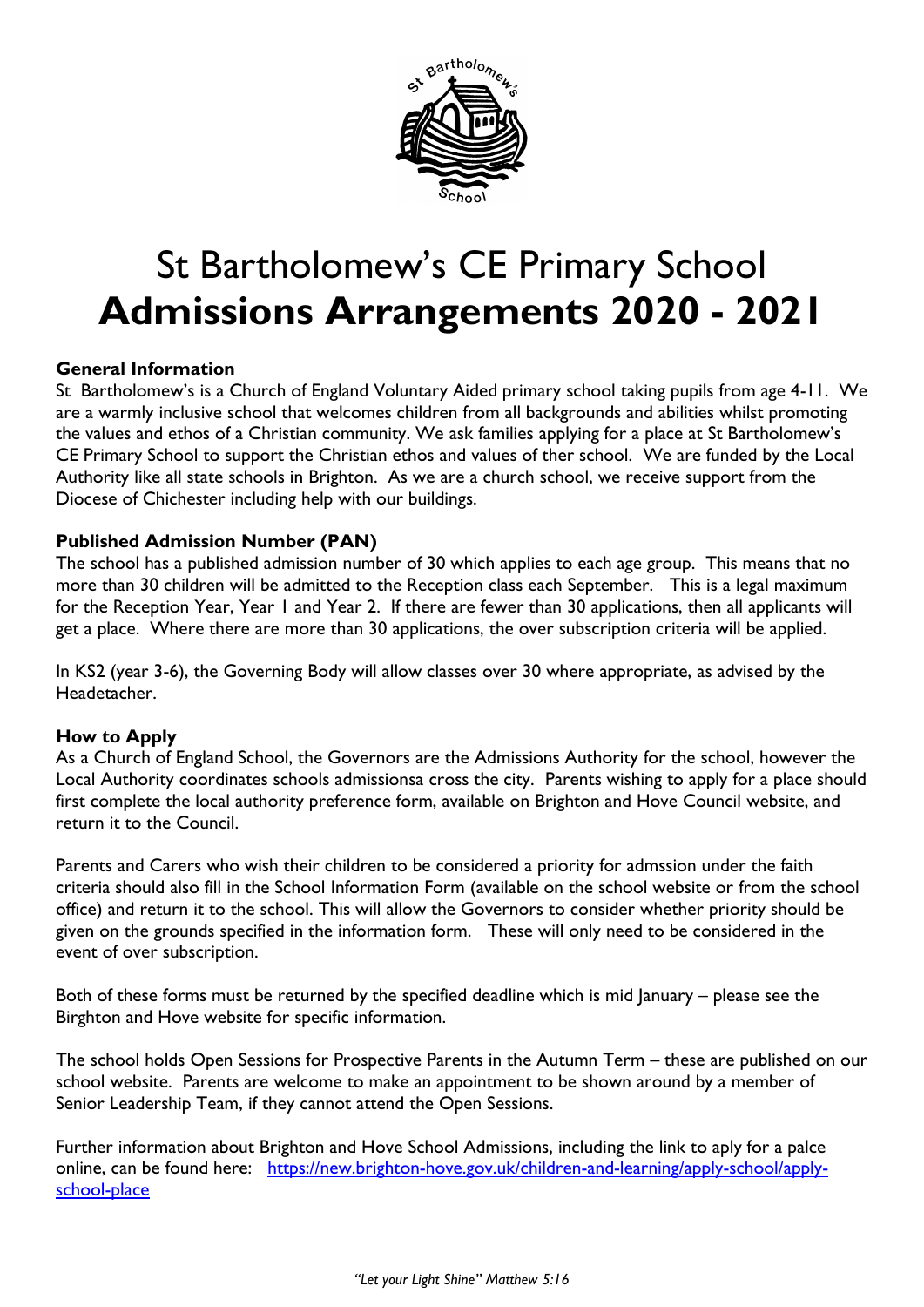Parents are encouraged to apply online but you can also download or obtain a paper copy to make your application. For further help, see the website above or call the Local Authority Admissions Help Team on 01273 293653.

Parents will be informed about which school their child has been allocated on National Offer Day which is in mid April – please check the Brighton and Hove website above for the specific date.

## **Education Health Care Plans (EHCP)**

Before applying the oversubscription criteria, a place will be allocated for any child with an EHCP that names St Bartholmews CE Primary School as the school the child should attend.

## **Oversubscription criteria**

In the event of there being more than 30 applications the following criteria will apply:

- A. Children in the care of the Local Authority and looked after children or previously looked after children (or became subject to a child arrangement order or residence order or special guardianship order).
- B. Compelling medical or other exceptional reasons for attending the school.
- C. Children who will have a brother or sister, a half brother or half sister, or a step brother or step sister in the School at the time of admission.
- D. Children whose parents are regular worshippers at St Bartholomew's Church.
- E. Children whose parents are regular worshippers at other Church of England churches.
- F. Children whose parents are regular worshippers at other Christian churches
- G. Other children.

## **Tie Breaker**

When deciding between applicants who have equal entitlement under the above criteria, priority will be given to those children who live nearest to the school, by the shortest distance measured by the same method used by Brighton & Hove Local Authority.

#### **In-year Admissions**

Applications can be submitted at any time during the academic year, by completing the Brighton and Hove City Council admissions form and returning it to [school.admissions@brighton-hove.gov.uk](mailto:school.admissions@brighton-hove.gov.uk) Applicants may also wish to complete the School Information Form (available on the school website or from the school office) and return it to the school. This will allow the Governors to consider whether priority should be given on the grounds specified in the information form.

If a place is available and there is no waiting list, then the local authority will communicate the governors' offer of a place to the family. Where the governors have more than one application to consider at any one time for the same age group, they will apply the published over-subscription criteria above. If refused admission, applicants will be informed in writing by the local authority of the reasons for refusal and about how to appeal against the governors' decision.

## **Appeals Procedure**

Whenever an application for a school place is refused, the legal right to appeal against the decision will be offered to the applicant.

An appeal timetable is published annually on the school website by  $28<sup>th</sup>$  February. This sets out the timeframe for the various stages in the appeal process and includes statutory dates by which appeals must be heard. An appeal form relating to an in-year application decision may be submitted directly to the school office at any time following the issue of the decision letter, during the academic year.